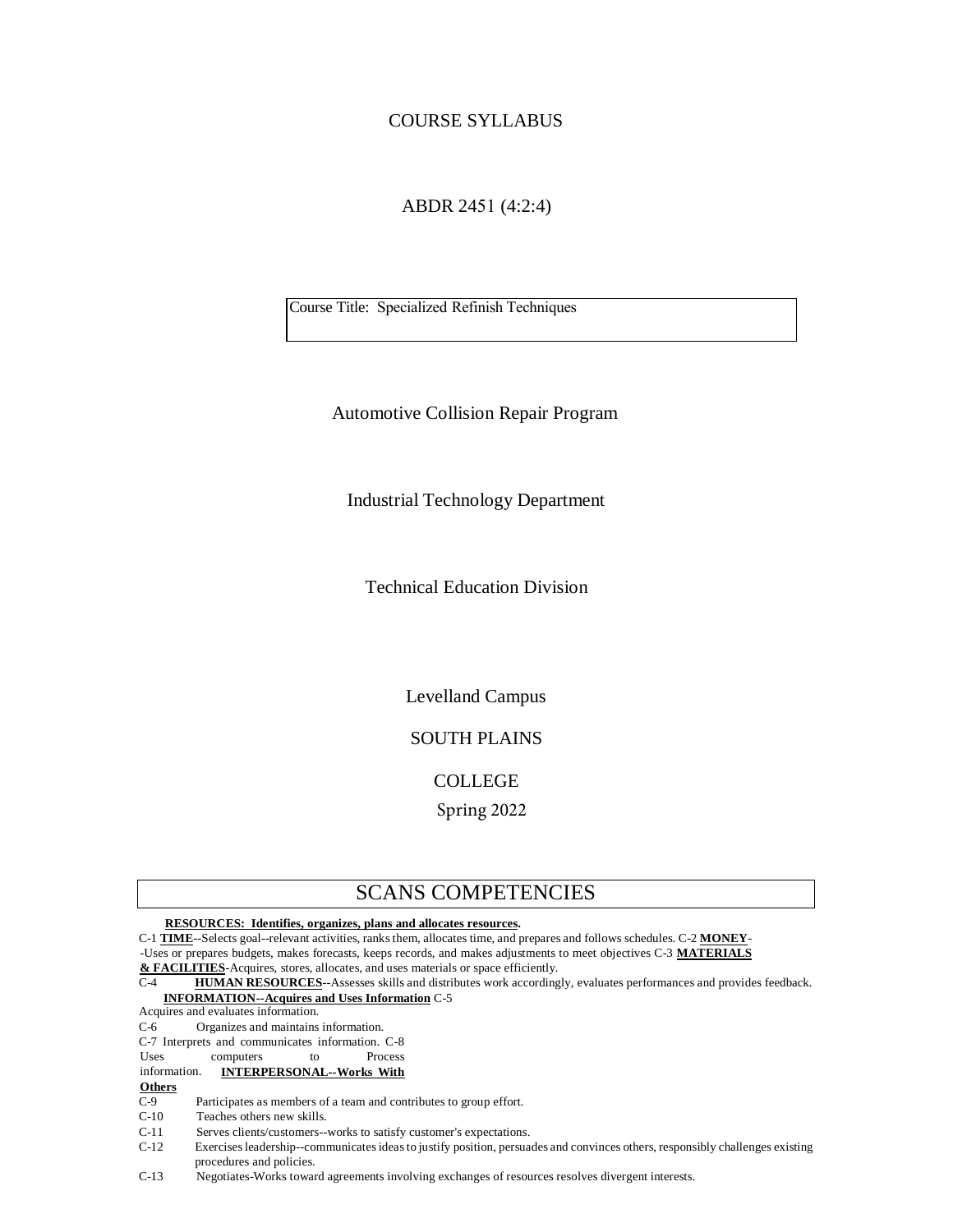C-14 Works with Diversity-Works well with men and women from diverse backgrounds. **SYSTEMS--Understands** 

### **Complex Interrelationships**

- C-15 Understands Systems--Knows how social, organizational, and technological systems work and operates effectively with them<br>C-16 Monitors and Correct Performance-Distinguishes trends predicts impacts on system operations Monitors and Correct Performance-Distinguishes trends, predicts impacts on system operations, diagnoses systems' performance and corrects malfunctions.
- C-17 Improves or Designs Systems-Suggests modifications to existing systems and develops new or alternative systems to improve performance.

#### **TECHNOLOGY--Works with a variety of technologies**

- C-18 Selects Technology--Chooses procedures, tools, or equipment including computers and related technologies.
- C-19 Applies Technology to Task-Understands overall intent and proper procedures for setup and operation of equipment.
- C-20 Maintains and Troubleshoots Equipment-Prevents, identifies, or solves problems with equipment, including computers and other technologies.

# FOUNDATION SKILLS

#### **BASIC SKILLS--Reads, writes, performs arithmetic and mathematical operations, listens and speaks**

- F-1 Reading--locates, understands, and interprets written information in prose and in documents such as manuals, graphs, and schedules.
- F-2 Writing-Communicates thoughts, ideas, information and messages in writing, and creates documents such as letters, directions, manuals, reports, graphs, and flow charts.
- F-3 Arithmetic--Performs basic computations; uses basic numerical concepts such as whole numbers, etc.
- F-4 Mathematics--Approaches practical problems by choosing appropriately from a variety of mathematical techniques.
- F-5 Listening--Receives, attends to, interprets, and responds to verbal messages and other cues.
- F-6 Speaking--Organizes ideas and communicates orally.

#### **THINKING SKILLS--Thinks creatively, makes decisions, solves problems, visualizes, and knows how to learn and reason** F-7 Creative Thinking--Generates new ideas.

- F-8 Decision-Making--Specifies goals and constraints, generates alternatives, considers risks, and evaluates and chooses best alternative.
- F-9 Problem Solving--Recognizes problems and devises and implements plan of action.
- F-10 Seeing Things in the Mind's Eye--Organizes and processes symbols, pictures, graphs, objects, and other information.
- F-11 Knowing How to Learn--Uses efficient learning techniques to acquire and apply new knowledge and skills.

F-12 Reasoning--Discovers a rule or principle underlying the relationship between two or more objects and applies it when solving a problem.

#### **PERSONAL QUALITIES--Displays responsibility, self-esteem, sociability, self-management, integrity and honesty** F-13 Responsibility--Exerts a high level of effort and preservers towards goal attainment.

F-14 Self-esteem--Believes in own self-worth and maintains a positive view of self.

F-15 Sociability--Demonstrates understanding, friendliness, adaptability, empathy, and politeness in group settings. F-16 Self-Management--Assesses self accurately, sets personal goals, monitors progress, and exhibits self-control. F-17 Integrity/Honesty--Chooses ethical courses of action.

Levelland

# COURSE SYLLABUS

| <b>COURSE TITLE: REPAIR</b> | <b>ABDR 2451:</b> Specialized Refinishing Techniques |
|-----------------------------|------------------------------------------------------|
| INSTRUCTOR:                 | Jim Wisian                                           |
| <b>OFFICE LOCATION</b>      |                                                      |
| & PHONE/e-mail:             | <u>MT OFFICE 2, (806) 894-9611 ext. 2286 e-</u>      |
|                             | mail: jwisian@southplainscollege.edu                 |
| <b>OFFICE HOURS:</b>        | <b>BY APPOINTMENT</b>                                |

\*\*\*\*\*\*\*\*\*\*\*\*\*\*\*\*\*\*\*\*\*\*\*\*\*\*\*\*\*\*\*\*\*\*\*\*\*\*\*\*\*\*\*\*\*\*\*\*\*\*\*\*\*\*\*\*\*\*\*\*\*

I.

- **A.** Course Description: Advanced topics in specialty automotive refinishing. Emphasis on refinishing plastics, fiberglass, aluminum, and galvanized panels as well as custom graphics and current industry innovations.
- **B.** Upon completeion of course, student will be proficient in refinishing plastics and fiberglass, as well as how to lay out graphics, two-tone and tricoat paint jobs.
- **C.** Academic Integrity**:** It is the aim of the faculty of South Plains College to foster a spirit of complete honesty and a high standard of integrity. The attempt of any student to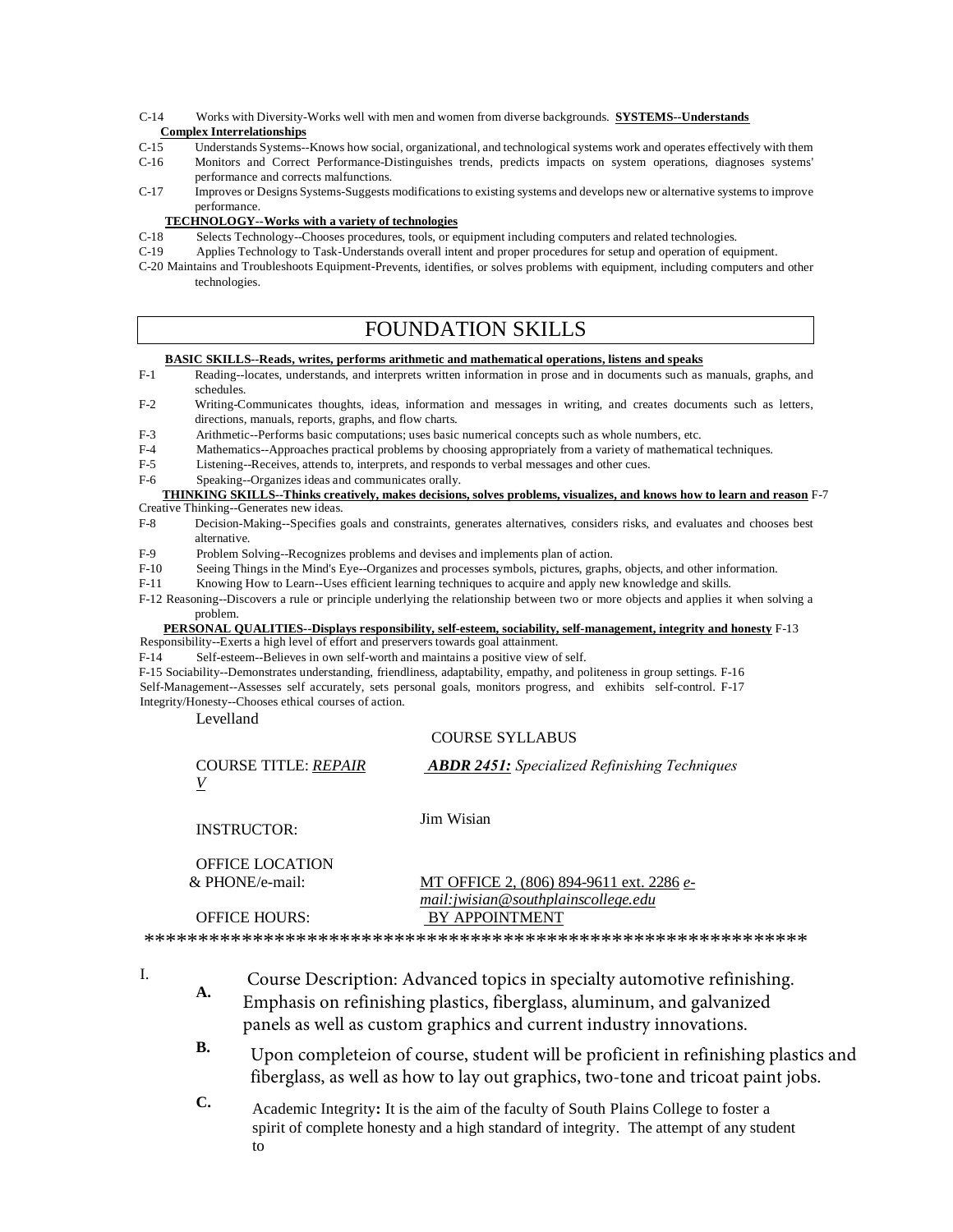present as his or her own any work which he or she has not honestly performed is regarded by the faculty and administration as a most serious offense and renders the offender liable to serious consequences, possibly suspension.

1. Cheating**:** Dishonesty of any kind of examinations or on written assignments, illegal possession of examinations, the use of unauthorized notes during an examination, obtaining information during an examination from the textbook or from the examination paper of another student, assisting others to cheat, alteration of grade records, illegal entry or unauthorized presence in an office are examples of cheating.

2. Plagiarism**:** Offering the work of another as one's own, without proper acknowledgment, is plagiarism; therefore, any student who fails to give credit for quotations or essentially identical expression of material taken form books, encyclopedias, magazines and other reference works, or from the themes, reports or other writings of a fellow student, is guilty of plagiarism.

### E. SCANS and Foundation Skills

Appropriate competencies and foundation skills set forth by the Secretary's Commission on Achieving Necessary Skills (SCANS) have been integrated into the ACR 161-264 Training program. Specifically, they are C1,C3,C5,C6,C7,C8,C9,C11,C14,C15,C16, C18, C19,C20, and F1-F17. References and methods are detailed in the Scans document filed in the office of coordinator of the Automotive Collision Repair Program.

F. Verification of Workplace Competencies

### II. SPECIFIC COURSE/INSTRUCTOR REQUIREMENTS A. TEXTBOOK & OTHER MATERIALS

| Textbook:     | Auto Body Repair Technology 5th edition, James E. Duffy           |
|---------------|-------------------------------------------------------------------|
| Notebook:     | Must contain all required course text including handout material. |
| Hand tools:   | see attached/Required Tool List.                                  |
| Safety Equip: | see attached/Required Safety Equipment.                           |
| I-CAR DISC:   | May need to be purchased                                          |

B. Attendance Policies

Excessive absences are a serious problem, and as a part of technical training, good attendance habits are necessary. Positive steps will be taken in this program to develop these habits. The employer demands good work habits, and in order for the student to learn good work habits, our attendance policy will require punctual and regular attendance.

> Students are expected to attend all classes in order to be successful in a course. The student may be administratively withdrawn from the course when absences become excessive as defined in the course syllabus.

When an unavoidable reason for class absence arises, such as illness, an official trip authorized by the college or an official activity, the instructor may permit the student to make up work missed. It is the student's responsibility to complete work missed within a reasonable period of time as determined by the instructor. Students are officially enrolled in all courses for which they pay tuition and fees at the time of registration. Should a student, for any reason, delay in reporting to a class after official enrollment, absences will be attributed to the student from the first class meeting.

Students who enroll in a course but have "Never Attended" by the official census date, as reported by the faculty member, will be administratively dropped by the Office of Admissions and Records. A student who does not meet the attendance requirements of a class as stated in the course syllabus and does not officially withdraw from that course by the official census date of the semester, may be administratively withdrawn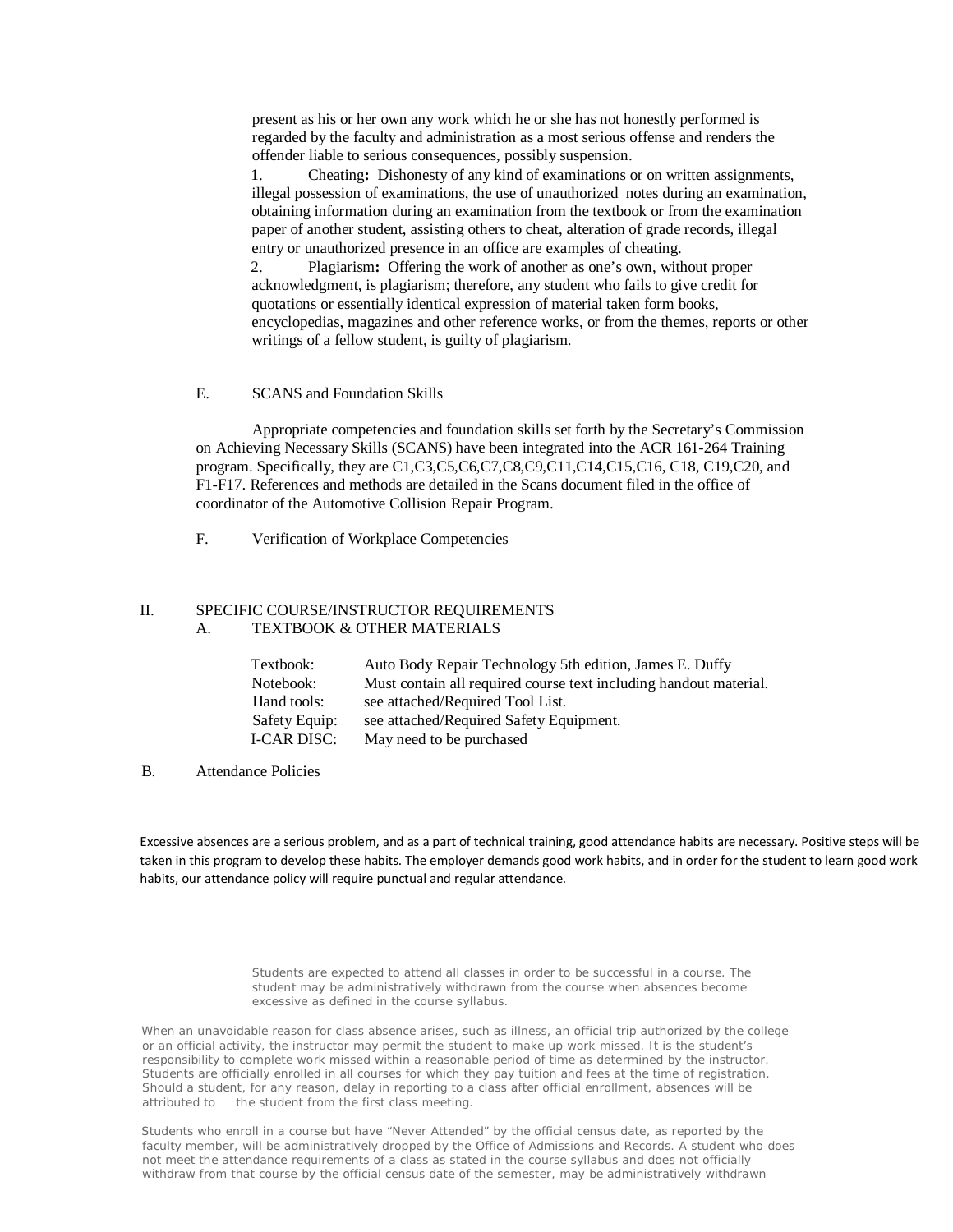from that course and receive a grade of "X" or "F" as determined by the instructor. Instructors are responsible for clearly stating their administrative drop policy in the course syllabus, and it is the student's responsibility to be aware of that policy.

It is the student's responsibility to verify administrative drops for excessive absences through MySPC using his or her student online account. If it is determined that a student is awarded financial aid for a class or classes in which the student never attended or participated, the financial aid award will be adjusted in accordance with the classes in which the student did attend/participate and the student will owe any balance resulting from the adjustment**. When absences excessed more than 10% of total class hours and it is determined the student cannot pass the course the student will be asked to withdraw.**

#### **Absence for Military Service**

In accordance with Texas Education Code Section 51.9111, a student is excused from attending classes or engaging in other required activities, including exams, if he or she is called to active military service of a reasonably brief duration. The maximum time for which the student may be excused has been defined by the Texas Higher Education Coordinating Board as "no more than 25 percent of the total number of class meetings or the contact hour equivalent (not including the final examination period) for the specific course or courses in which the student is currently enrolled at the beginning of the period of active military service." The student will be allowed a reasonable time after the absence to complete assignments and take exams.

#### **Religious Holy Days**

In accordance with Texas Education Code Section 51.911, South Plains College will allow a student who is absent from class for the observance of a religious holy day to take an examination or complete an assignment scheduled for that day within seven (7) calendar days after the absence. Students are required to file a written notification of absence with each instructor within the first fifteen (15) days of the semester in<br>which the absence will occur. Forms for this purpose are available in the Dean of Students Office will occur. Forms for this purpose are available in the Dean of Students Office along with instructions and procedures. "Religious holy days" means a holy day observed by a religion whose place of worship is exempt from property taxation under Texas Tax Code Section 11.20.

#### 4.1.1.4 Title IX Pregnancy Accommodations Statement

If you are pregnant, or have given birth within six months, Under Title IX you have a right to reasonable accommodations to help continue your education. To activate accommodations you must submit a Title IX pregnancy accommodations request, along with specific medical documentation, to the Director of Health and Wellness. Once approved, notification will be sent to the student and instructors. It is the student's responsibility to work with the instructor to arrange accommodations. Contact Chris Straface, Director of Health and Wellness at 806-716-2362 or email cstraface@southplainscollege.edu for assistance.

#### **Unexcused absence make-up policy:**

A student will only be allowed to make-up tests and assignments for extenuating problems such as surgery, severe illness, pregnancy, and family emergencies. The student is responsible for providing satisfactory evidence to substantiate the reason for the absence to the instructor. A grade of zero will be given to tests and assignments if the student fails to meet these requirements. A student meeting these requirements will be provided a make-up class, not to exceed 30 days after the absence. A make-up class including tests and assignments will not be given during the courses scheduled class/lab time, but on a specific date and time as scheduled by the instructor. A grade of zero will be given to tests and assignments, if the student does not attend the make-up class. A student attending a make-up class does not constitute an excused absence and the original absence will not be dismissed. Students cannot attend more than three make-up classes

A student is allowed five absences. Students exceeding five absences will automatically be given a failing grade. Three tardies will be equal to 1 absence.

C. Assignment Policy

- 1. All required work must be turned in on time. Work turned in late will be assessed penalty points of 5pts per day.\ After second day late assignment will become a zero.
- 2. There will be no excused late assignments.
- 3. Chapter assignments will be given by the instructor. Questions at the end of the chapter will be graded on a percent basis.
- 4. Videos: Watch Video and Complete Appropriate Worksheets. Worksheets will be graded on a percent basis.
- 
- D. Grading Policy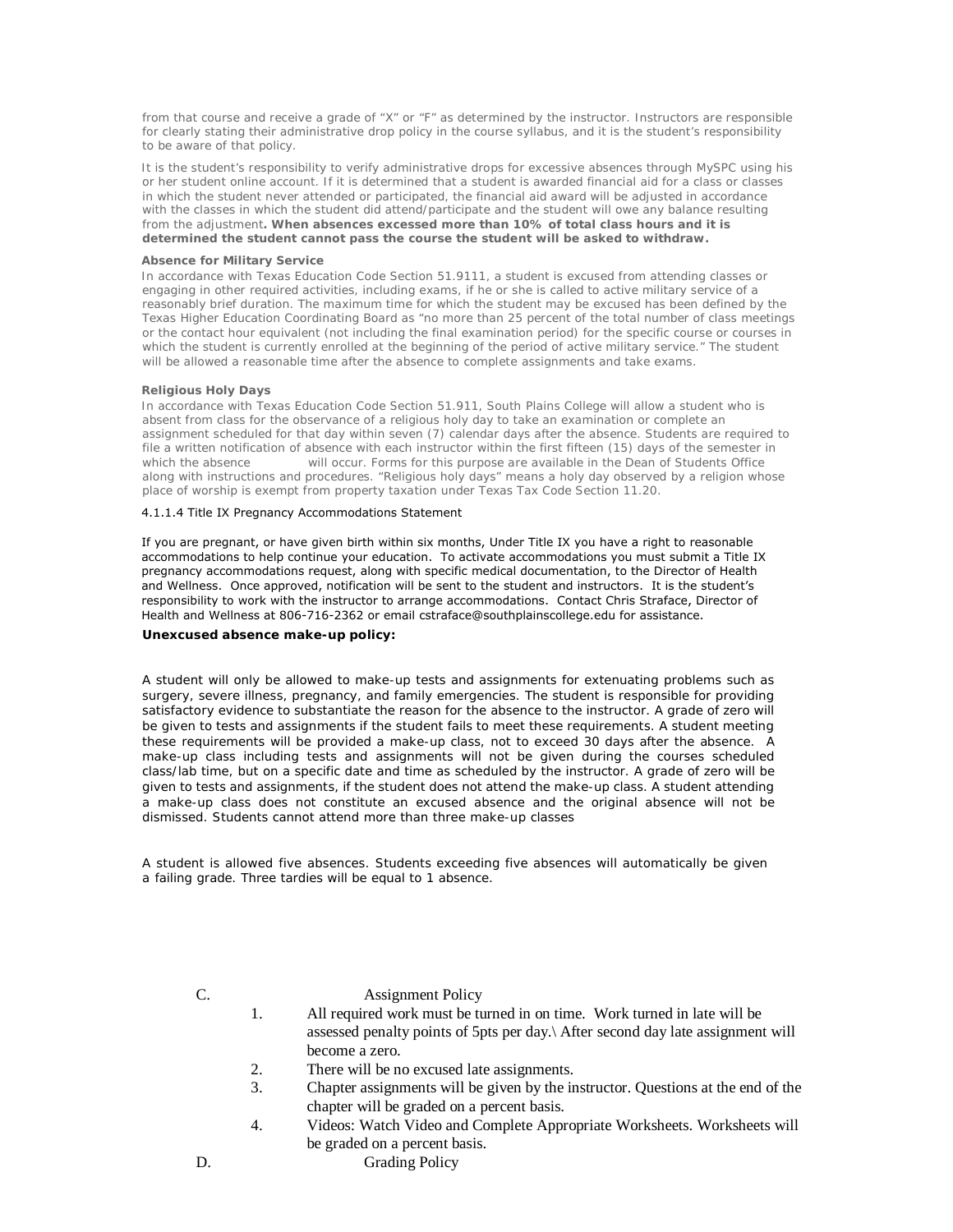- 1. Tests will given by the instructor on all chapter assignments once that unit has been reviewed.
- 2. Prior notification of quizzes may or may not be given.
- 3. Final exams will be given to all students covering lectures and instruction for the entire semester.

*Classroom(60% of final grade* 

- a. Tests will be 20% of final grade, Homework will be 20% of Final Grade
- b. The final exam will be a percent grade.(20% of final grade) Lab *(40% of final grade) - Assessed on a basis of:*
- a. Safety Procedures
- b. Proper use of machine and hand tools
- c. Quality of workmanship, skill
- d. **Attitude and cooperation**
	- e. *Attendance*
- 4. *Final Grade Computation*
	- a. *60% of final grade classroom*
	- b. *40% of final grade lab*
- 5. Daily/Weekly
	- *a. Minimum grade required to remain in class is 70%.*
- *b. A weekly lab grade will be given which takes into account safety, proper use of tools, attendance, attitude and cooperation, and workmanship on projects.* E. Special Requirements

- 
- 1. Students must complete Personal & Equipment Safety Test and Right to Know work sheets 100% correctly before participating in lab activities. .(4 attempts only)
- 2. The instructor will appoint a student foreman on a rotation basis.
- 3. All students will be responsible for the tool lock up and shop clean up.
- 4. Each student is required to have a locker and keep it clean and organized.
- 5. There will be a basic set of hand tools and safety equipment required for the
- course. A suggested tool list will be available to the students.(see attached)
- 6. Students must agree to the rules and regulations set forth by the program administrators. Signed copies of the rules and regulations form will be kept on file in the office of the program coordinator. Violations deemed harmful or negligent are grounds for immediate dismissal from the program. By signing, students agree to be dropped from class if violations occur.

# III Course Outline A.

Topics

- 1. Orientation
- 2. Personal and Equipment Safety.
- B. Collision Damage Diagnosis
	- 1. Impact Effects on a Vehicle
	- 2. Visual Inspection of Collision Damage
	- 3. Vehicle Body Measurements and Dimensions
	- 4. Gauges and Measuring Systems
	- 5. Universal Measuring Systems
	- 6. Dedicated Bench and Fixture Systems
- IV. Accommodations:

South Plains College strives to accommodate the individual needs of all students in order to enhance their opportunities for success in the context of a comprehensive community college setting. It is the policy of South Plains College to offer all educational and employment opportunities without regard to race, color, national origin, religion, gender, disability or age (SPC Equal Opportunity Policy--General Catalog). Any student who, because of a disability or other special consideration, may require special arrangements in order to meet course requirements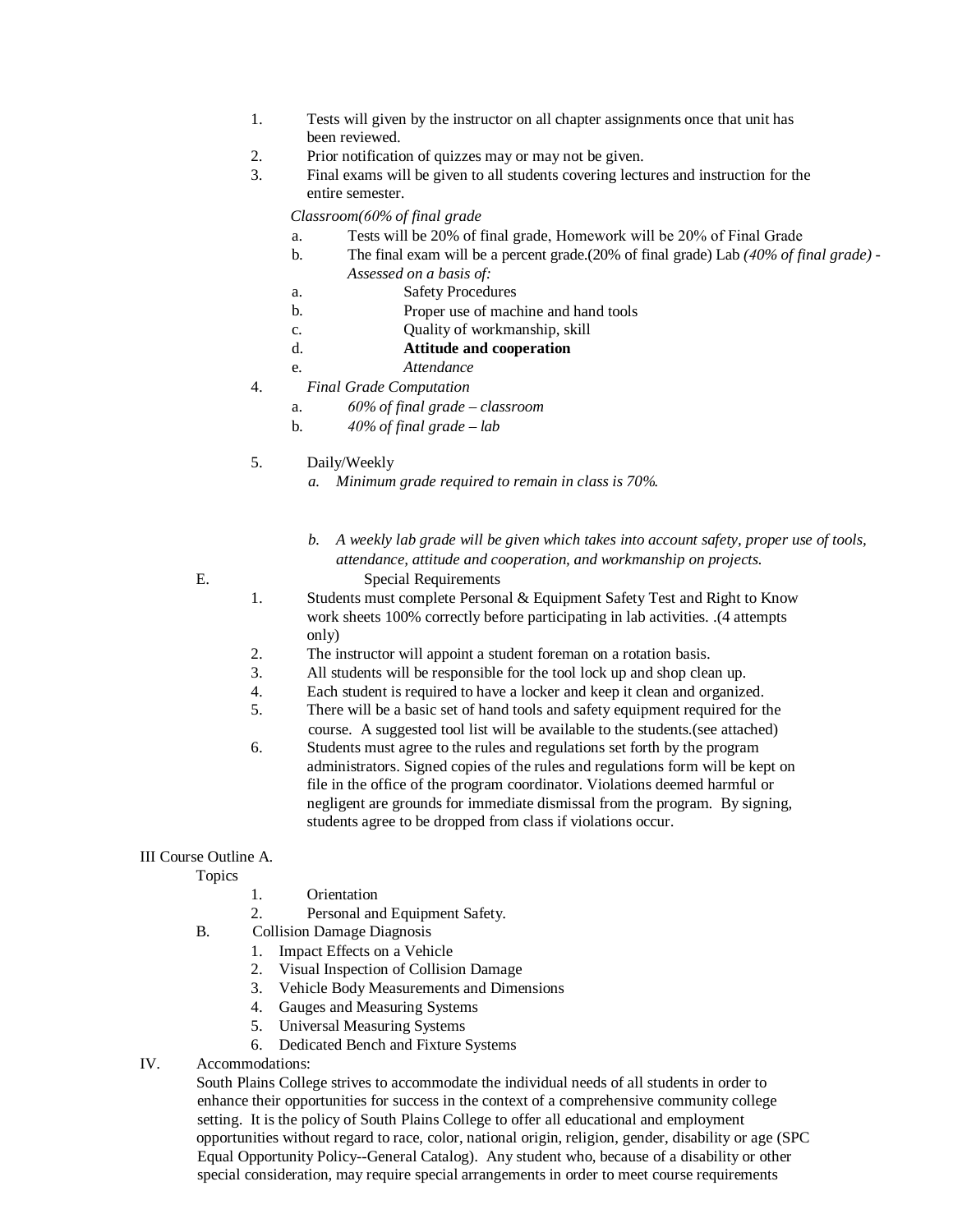should contact the instructor as soon as possible to make necessary accommodations. In addition, students may contact SPC Special Services Office and/or Counseling Center for individualized assistance.

# Diversity Statement

In this class, the teacher will establish and support an environment that values and nurtures individual and group differences and encourages engagement and interaction. Understanding and respecting multiple experiences and perspectives will serve to challenge and stimulate all of us to learn about others, about the larger world and about ourselves. By promoting diversity and intellectual exchange, we will not only mirror society as it is, but also model society as it should and can be.

# Disabilities Statement

Students with disabilities, including but not limited to physical, psychiatric, or learning disabilities, who wish to request accommodations in this class should notify the Disability Services Office early in the semester so that the appropriate arrangements may be made. In accordance with federal law, a student requesting accommodations must provide acceptable documentation of his/her disability to the Disability Services Office. For more information, call or visit the Disability Services Office at Levelland (Student Health & Wellness Office) 806-716-2577, Reese Center (Building 8) & Lubbock Center 806-716-4675, or Plainview Center (Main Office) 806-716-4302 or 806-296-9611.

# Non-Discrimination Statement

South Plains College does not discriminate on the basis of race, color, national origin, sex, disability or age in its programs and activities. The following person has been designated to handle inquiries regarding the non-discrimination policies: Vice President for Student Affairs, South Plains College, 1401 College Avenue, Box 5, Levelland, TX 79336. Phone number 806-716-2360.

Campus Concealed Carry - Texas Senate Bill - 11 (Government Code 411.2031, et al.) authorizes the carrying of a concealed handgun in South Plains College buildings only by persons who have been issued and are in possession of a Texas License to Carry a Handgun. Qualified law enforcement officers or those who are otherwise authorized to carry a concealed handgun in the State of Texas are also permitted to do so. Pursuant to Penal Code (PC) 46.035 and South Plains College policy, license holders may not carry a concealed handgun in

restricted locations. For a list of locations, please refer to the SPC policy at: (http:// www.southplainscollege.edu/human\_resources/policy\_procedure/hhc.php) Pursuant to PC 46.035, the open carrying of handguns is prohibited on all South Plains College campuses. Report violations to the College Police Department at 806-716-2396 or 9- 1-1.

Tutoring-Students who do not pass their first exam will be required to attend three hours of tutoring each week until they pass their next exam. This is a course requirement and will be reflected in the course grade.